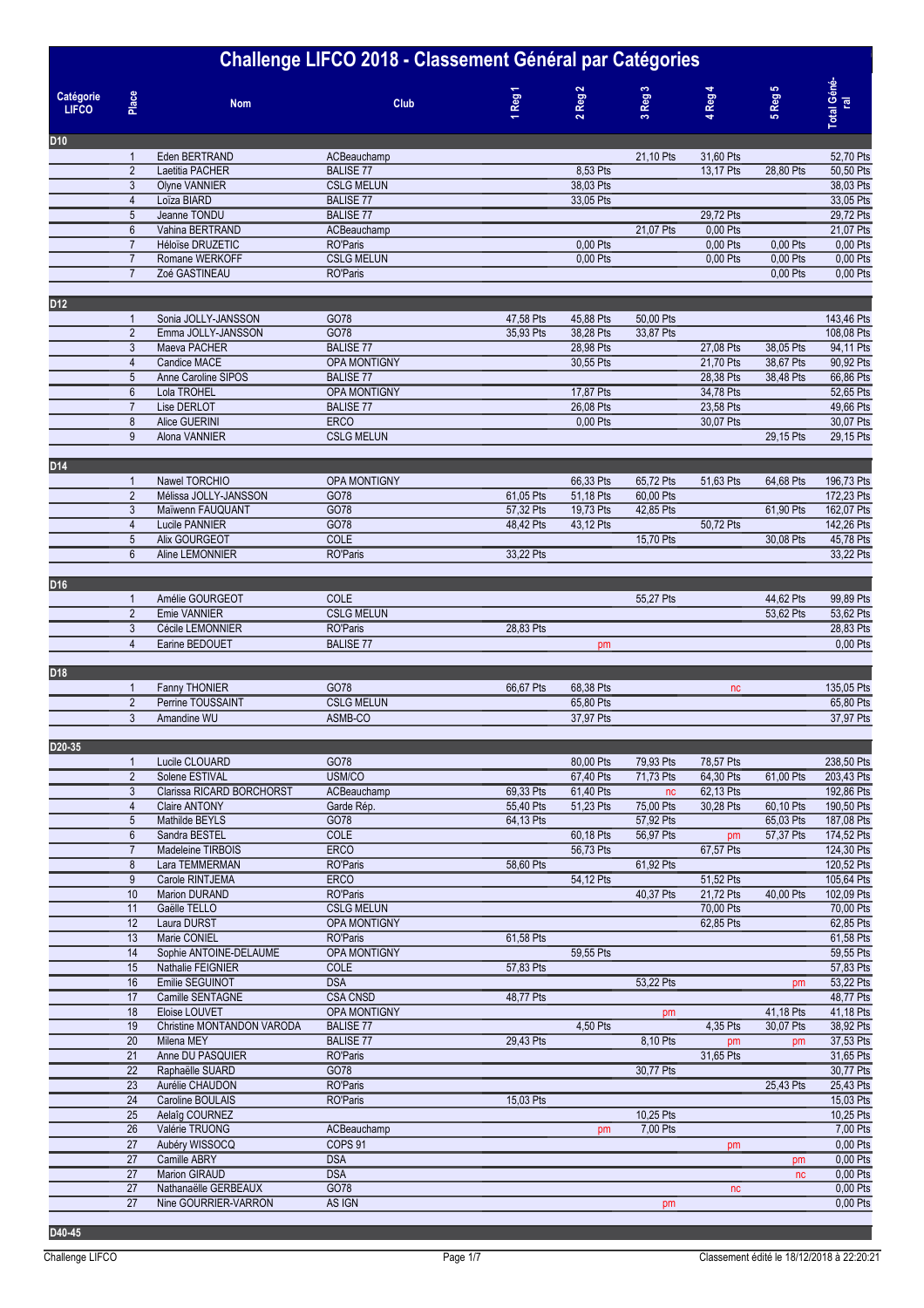|                           |                | м                        |                   |                                      |                            | w                            |                        |              |                    |
|---------------------------|----------------|--------------------------|-------------------|--------------------------------------|----------------------------|------------------------------|------------------------|--------------|--------------------|
| Catégorie<br><b>LIFCO</b> | Place          | <b>Nom</b>               | Club              | ↽<br>Reg<br>$\overline{\phantom{0}}$ | Reg <sub>2</sub><br>$\sim$ | Reg <sub>3</sub><br>$\infty$ | Reg 4<br>$\rightarrow$ | Reg 5<br>io. | Total Géné-<br>ral |
|                           |                | Sandra OLIVIER           | <b>BALISE 77</b>  | 72,12 Pts                            | 63,62 Pts                  | 70,97 Pts                    | 56,88 Pts              | 62,80 Pts    | 206,71 Pts         |
|                           | $\overline{2}$ | Stephanie VARRON         | AS IGN            |                                      | 63,93 Pts                  | 41,75 Pts                    | 61,17 Pts              | 71,62 Pts    | 196,72 Pts         |
|                           | $\mathbf{3}$   | Myriam WERKOFF           | <b>CSLG MELUN</b> |                                      | 60,50 Pts                  |                              | 60,77 Pts              | 55,23 Pts    | 176,50 Pts         |
|                           | 4              | <b>Christine ERBLAND</b> | COLE              |                                      | 49,30 Pts                  | 63,88 Pts                    | 63,03 Pts              |              | 176,21 Pts         |
|                           | 5              | Florence BESTEL          | COLE              | 62,37 Pts                            | 54,07 Pts                  | 55,65 Pts                    |                        | 51,18 Pts    | 172,09 Pts         |
|                           | $6\phantom{1}$ | Marianne PASSELERGUE     | ASMB-CO           | 54,97 Pts                            | 24,83 Pts                  | 51,38 Pts                    | 57,23 Pts              | 40,15 Pts    | 163,58 Pts         |
|                           |                | Sarah BRUNDU-LEMAIRE     | GO78              | <b>pm</b>                            | 34,77 Pts                  | 62,97 Pts                    |                        | 56,22 Pts    | 153,96 Pts         |
|                           | 8              | Cecilia DRUZETIC         | RO'Paris          | 44,40 Pts                            | 44,65 Pts                  | 36,65 Pts                    | 54,50 Pts              | 45,20 Pts    | 144,35 Pts         |
|                           | 9              | Sandra ROUGIER           | ASMB-CO           | 44.97 Pts                            |                            | 55,65 Pts                    | 23.33 Pts              | 29,08 Pts    | 129,70 Pts         |
|                           | 10             | Sandrine TAISSON         | GO78              | 41,25 Pts                            |                            |                              | 23,90 Pts              | 29,68 Pts    | 94,83 Pts          |
|                           | 11             | Gwénaëlle DHERVE         | GO78              | 46,98 Pts                            | 19,98 Pts                  |                              |                        | 26,33 Pts    | 93,29 Pts          |
|                           | 12             | Laetitia BEDOUET         | <b>BALISE 77</b>  |                                      | 50,17 Pts                  |                              | 24,77 Pts              |              | 74,94 Pts          |
|                           | 13             | Laurina SIAO             | RO'Paris          | 0,00 Pts                             | 0,00 Pts                   |                              | 31,10 Pts              | 32,65 Pts    | 63,75 Pts          |
|                           | 14             | Florence LAGRANGE        | <b>BALISE 77</b>  |                                      | 0,00 Pts                   |                              | 53,38 Pts              |              | 53,38 Pts          |
|                           | 15             | Véronique BERNIER        | <b>CSLG MELUN</b> |                                      |                            |                              | 49.05 Pts              |              | 49,05 Pts          |
|                           | 16             | <b>Isabelle LINTANF</b>  | COLE              |                                      |                            | 17,73 Pts                    | 27,37 Pts              |              | 45,10 Pts          |
|                           | 17             | Elisabeth PEETERS        | RO'Paris          |                                      |                            |                              |                        | 43,45 Pts    | 43,45 Pts          |
|                           | 18             | Nadejda VASILOI          | GO78              | pm                                   | 5,37 Pts                   | 12,62 Pts                    | 0,00 Pts               | 23,75 Pts    | 41,74 Pts          |
|                           | 19             | Nadège URVOAS            | GO78              |                                      |                            |                              |                        | 41,55 Pts    | 41,55 Pts          |
|                           | 20             | celine VERCAEMERE        | <b>FUN EVENTS</b> |                                      |                            | 38,72 Pts                    |                        |              | 38,72 Pts          |
|                           | 21             | <b>Isabelle YVART</b>    | GO78              |                                      |                            | 37,93 Pts                    |                        |              | 37,93 Pts          |
|                           | 22             | Alexandra TONDU          | <b>BALISE 77</b>  |                                      |                            |                              | 33,95 Pts              |              | 33,95 Pts          |
|                           | 23             | Dominique DECONINCK      | <b>RO'Paris</b>   | 32,52 Pts                            |                            |                              |                        | pm           | 32,52 Pts          |
|                           |                |                          |                   |                                      |                            |                              |                        |              |                    |

| D50-55   |                 |                            |                     |           |           |           |           |           |            |
|----------|-----------------|----------------------------|---------------------|-----------|-----------|-----------|-----------|-----------|------------|
|          | 1               | <b>Isabelle VARRON</b>     | AS IGN              |           |           | 45,72 Pts | 56,43 Pts | 57,45 Pts | 159,60 Pts |
|          | $\overline{2}$  | <b>Arlette CLET</b>        | USM/CO              | 54,05 Pts |           | 38,85 Pts | 47,87 Pts | 56,77 Pts | 158,69 Pts |
|          | 3               | Isabelle TOUZAIN ROULLEAUX | COLE                |           | 51,87 Pts | 40,78 Pts | 45,90 Pts |           | 138,55 Pts |
|          | $\overline{4}$  | Odile HERVE-JOUSSE         | ASMB-CO             | 57,53 Pts | 30,80 Pts | pm        | pm        | 41,72 Pts | 130,05 Pts |
|          | 5               | Jeanette JANSSON           | GO78                |           | pm        | 57,90 Pts | 69,72 Pts |           | 127,62 Pts |
|          | 6               | Sylvie LECONTE             | <b>BALISE 77</b>    |           | 40,53 Pts | 42,42 Pts |           | 39,10 Pts | 122,05 Pts |
|          | $\overline{7}$  | Camille GIRE               | OPA MONTIGNY        | <b>pm</b> | 62,53 Pts |           |           | 53.02 Pts | 115,55 Pts |
|          | 8               | <b>Isabelle RORA</b>       | <b>ERCO</b>         |           | 52,17 Pts |           |           | 46,85 Pts | 99,02 Pts  |
|          | 9               | Pascale MARTIN             | RO'Paris            | 50,65 Pts |           | 43,17 Pts |           |           | 93,82 Pts  |
|          | 10              | Dominique BOUCHART         | GO78                |           | 44.17 Pts | 21,97 Pts |           | 23.00 Pts | 89,14 Pts  |
|          | 11              | <b>Judith ELVER</b>        | COLE                | 29,78 Pts |           | 38,72 Pts | 17,77 Pts |           | 86,27 Pts  |
|          | 12              | <b>Ulrike CHARDOT</b>      | GO78                | 5,93 Pts  |           | 29,07 Pts | 12,78 Pts | 27,80 Pts | 69,65 Pts  |
|          | 13              | <b>Edith ROSSI</b>         | AS IGN              | 16,45 Pts | 33,75 Pts | 3,17 Pts  | 0,00 Pts  |           | 53,37 Pts  |
|          | $\overline{14}$ | Nathalie RAUTURIER         | GO78                | 53,35 Pts |           |           |           |           | 53,35 Pts  |
|          | 15              | Solène ROBBE               | COLE                |           | 14,52 Pts | 17,77 Pts | 18,90 Pts |           | 51,19 Pts  |
|          | 16              | Nathalie LEVREUX           | GO78                |           | 25,02 Pts | 22,50 Pts |           |           | 47,52 Pts  |
|          | 17              | Valérie MERIGUET           | GO78                |           | 43,22 Pts |           |           |           | 43,22 Pts  |
|          | 18              | <b>Uli VILLAME</b>         | <b>ERCO</b>         | 42,45 Pts |           |           |           |           | 42,45 Pts  |
|          | 19              | Valérie PEKER              | <b>OPA MONTIGNY</b> |           | pm        |           | 41,52 Pts |           | 41,52 Pts  |
|          | 20              | Martine WIBART             | ACBeauchamp         |           |           | 38,37 Pts |           |           | 38,37 Pts  |
|          | 21              | Christine CHAUVINEAU       | GO78                |           | 21,43 Pts | 16,82 Pts |           | pm        | 38,25 Pts  |
|          | 22              | Marie-Pierre COFFE         | ACBeauchamp         |           |           | 34,78 Pts |           |           | 34,78 Pts  |
|          | 23              | Laurence ROUMY             | OPA MONTIGNY        |           | pm        |           | 30,73 Pts |           | 30,73 Pts  |
|          | 24              | Isabelle GLASSET           | GO78                | 14,20 Pts |           |           | 8,92 Pts  | 2,02 Pts  | 25,14 Pts  |
|          | 25              | <b>Irene DASILVA</b>       | <b>OPA MONTIGNY</b> |           |           |           | 18,63 Pts |           | 18,63 Pts  |
|          | $\overline{26}$ | <b>Claudine HALLAY</b>     | USM/CO              |           |           |           | 17,47 Pts |           | 17,47 Pts  |
|          | 27              | Catherine DUTERAGE         | GO78                |           | 0,00 Pts  |           | 0,00 Pts  | 8,87 Pts  | 8,87 Pts   |
|          | 28              | Celine EUDIER              | <b>TOM MEAUX</b>    | 6,17 Pts  |           |           |           |           | 6,17 Pts   |
|          | $\overline{29}$ | Frederique MOLINIER        | <b>BALISE 77</b>    |           | 2,20 Pts  |           | 3,60 Pts  | 0,00 Pts  | 5,80 Pts   |
|          | 30              | Nathalie MARIN             | <b>TOM MEAUX</b>    | 3,58 Pts  |           |           |           |           | 3,58 Pts   |
|          | $\overline{31}$ | Nathalie DANDEL            | COPS <sub>91</sub>  | 0,45 Pts  |           |           |           |           | 0,45 Pts   |
|          | 32              | Sylvie BOUCHE              | COLE                |           |           | pm        |           |           | 0,00 Pts   |
|          | 32              | Lydie LIJOUR               | <b>ANSA</b>         |           | <b>pm</b> |           |           |           | 0,00 Pts   |
|          |                 |                            |                     |           |           |           |           |           |            |
| D60 et + |                 |                            |                     |           |           |           |           |           |            |
|          | $\mathbf{1}$    | <b>Guvonne PETIT</b>       | ASMB-CO             | 52.37 Pts | 37.05 Pts | 43.80 Pts |           |           | 133.22 Pts |

|  | Guvonne PETIT       | ASMB-CO             | 52.37 Pts | 37.05 Pts | 43.80 Pts |            |          | 133.22 Pts |
|--|---------------------|---------------------|-----------|-----------|-----------|------------|----------|------------|
|  | Madeleine DIEUDONNE | ASMB-CO             | 33.88 Pts | 16.67 Pts | 44.00 Pts | 42.35 Pts  |          | 120.23 Pts |
|  | Dominique BRET      | RO'Paris            | 38.13 Pts | 29.65 Pts | 15.98 Pts |            |          | 83.76 Pts  |
|  | Pascale PREVOST     | <b>OPA MONTIGNY</b> |           | 60.70 Pts |           | nc         |          | 60.70 Pts  |
|  | Sylvie DUBOIS       | USM/CO              | 32.33 Pts |           | pm        | <b>pm</b>  |          | 32.33 Pts  |
|  | Ariane TESSIER      | USM/CO              | 20.52 Pts |           | 8.08 Pts  | $0.00$ Pts |          | 28,60 Pts  |
|  | Martine DENIS       | AS IGN              | 5.65 Pts  | 0.00 Pts  | 0.00 Pts  |            | 0.00 Pts | 5,65 Pts   |

0  $0$  0  $0$  0  $0$  0  $0$  0  $0$ 

**H10 0 0 0 0 0 0 0** Erwan YVART GO78 40,00 Pts 40,77 Pts 46,10 Pts 0 40,40 Pts 127,27 Pts 2 Maxime DRUZETIC 6078 6078 40,00 Pts 40,77 Pts 46,10 Pts 40,00 Pts 40,40 Pts 127,27 Pts 40,40 Pts 127,27 Pts 40,00 Pts 127,27 Pts 40,00 Pts 118,78 Pts 118,78 Pts 38,78 Pts 118,78 Pts 38,78 Pts 118,78 Pts 38,78 Pts 118,78 115 Hippolyte WERKOFF CSLG MELUN 38,20 Pts 37,07 Pts 40,00 Pts 115,27 Pts<br>
Ehoam BEDOUET BALISE 77 40,00 Pts 38,38 Pts 34,55 Pts 112,93 Pts<br>
Leander RICARD BORCHORST ACBeauchamp 0,00 Pts 31,07 Pts 26,95 Pts 31,15 Pts 89,17 4 Ehoarn BEDOUET BALISE 77 40,00 Pts 38,38 Pts 34,55 Pts 46,000 Pts 38,38 Pts 34,55 Pts 46,000 Pts 31,07 Pts 26,95 Pts 31,15 Pts Leander RICARD BORCHORST ACBeauchamp 0,00 Pts 31,07 Pts 26,95 Pts 31,15 Pts 89,17 Pts 89,17 Pts 32,82 Pts 89,17 Pts 0 89,17 Pts 32,82 Pts 79,82 Pts 6 89,17 Pts 0 89,17 Pts 32,82 Pts 79,82 Pts 79,82 Pts 79,82 Pts 79,82 Pts 6 Sébastien CROIZE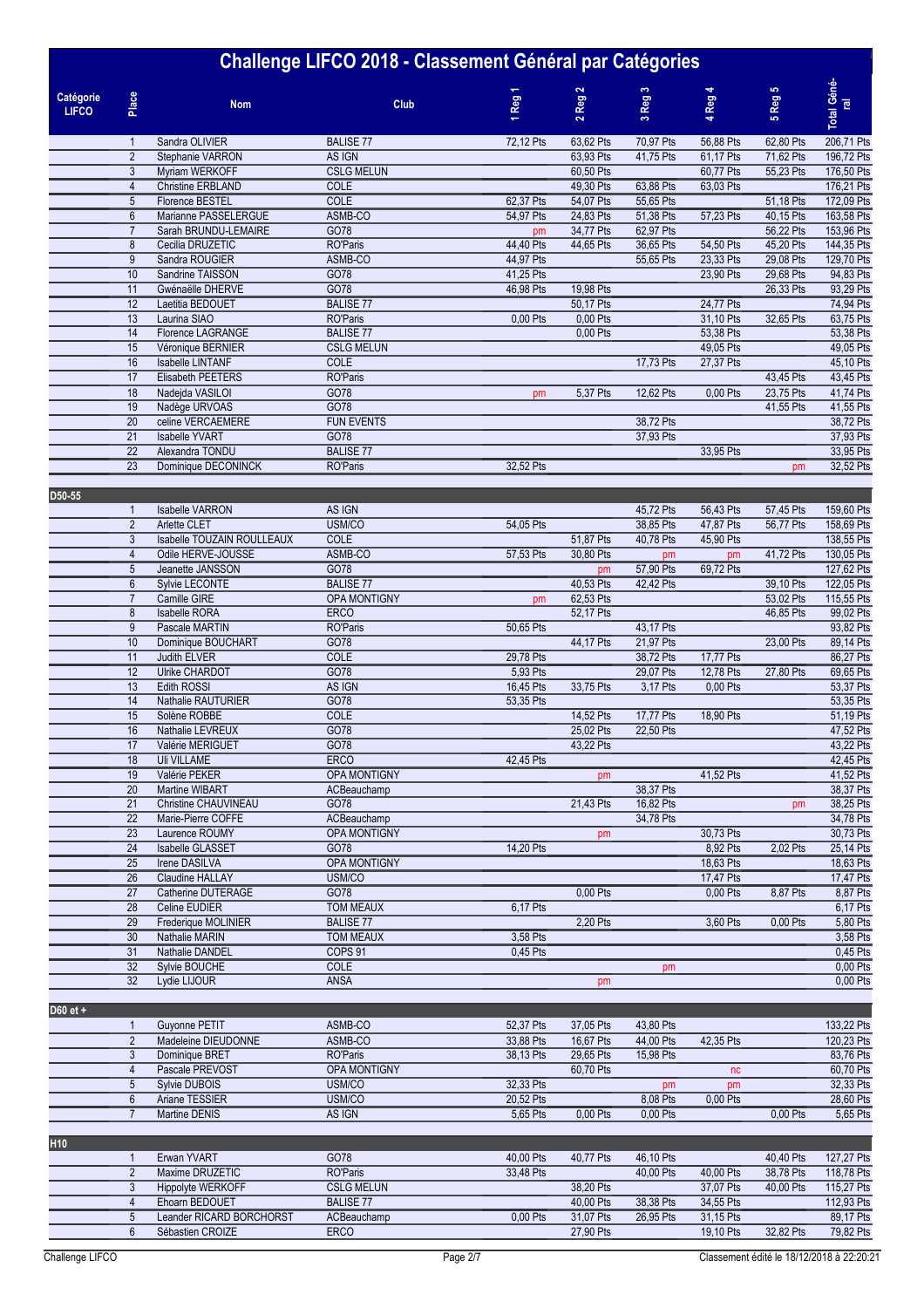| Challenge LIFCO 2018 - Classement Général par Catégories |                                    |                                          |                                        |           |                        |                        |                        |                        |                          |
|----------------------------------------------------------|------------------------------------|------------------------------------------|----------------------------------------|-----------|------------------------|------------------------|------------------------|------------------------|--------------------------|
| Catégorie<br><b>LIFCO</b>                                | Place                              | <b>Nom</b>                               | Club                                   | 1 Reg 1   | $2$ Reg $2$            | 3 Reg <sub>3</sub>     | 4 Reg 4                | 5 Reg 5                | Total Géné-<br>ral       |
|                                                          | $\overline{7}$                     | Axel RICARD BORCHORST                    | ACBeauchamp                            | 0,00 Pts  | 21,23 Pts              | 29,42 Pts              | 25,45 Pts              |                        | 76,10 Pts                |
|                                                          | $\bf 8$                            | Ethan MOLLE                              | RO'Paris                               | 28,08 Pts | 23,92 Pts              |                        |                        | 19,57 Pts              | 71,57 Pts                |
|                                                          | $9\,$                              | Alexandre PACHER                         | <b>BALISE 77</b>                       |           | 1,57 Pts               |                        | 16,93 Pts              | 36,45 Pts              | 54,95 Pts                |
|                                                          | 10<br>11                           | Leo BRAULT<br>Erwan LE ROUX              | COLE<br>GO78                           |           |                        | 0,00 Pts               |                        | 39,78 Pts<br>38,03 Pts | 39,78 Pts<br>38,03 Pts   |
|                                                          | 12                                 | <b>Tiago GASTINEAU</b>                   | RO'Paris                               |           |                        |                        |                        | 32,93 Pts              | 32,93 Pts                |
|                                                          | 13                                 | Jean LE ROUX                             | GO78                                   |           |                        | 0.00 Pts               |                        | 31,95 Pts              | 31,95 Pts                |
|                                                          | 14                                 | Tom TIRBOIS                              | <b>ERCO</b>                            |           | 10,70 Pts              |                        |                        |                        | 10,70 Pts                |
|                                                          | 15                                 | Raphaël TIRBOIS                          | <b>ERCO</b>                            |           | 10,57 Pts              |                        | 0,00 Pts               |                        | 10,57 Pts                |
|                                                          | 16                                 | Ethan DECONINCK                          | RO'Paris                               | 0,00 Pts  |                        |                        |                        | 0,00 Pts               | 0,00 Pts                 |
|                                                          | 16                                 | Léon LECHEVALIER                         | RO'Paris                               |           |                        |                        |                        | pm                     | $0,00$ Pts               |
| H <sub>12</sub>                                          | $\mathbf{1}$                       | Julien DECOBERT                          | OPA MONTIGNY                           |           | 50,00 Pts              |                        | 50,00 Pts              | 50,00 Pts              | 150,00 Pts               |
|                                                          | $\overline{2}$                     | <b>Tom MARIENNE</b>                      | <b>OPA MONTIGNY</b>                    | 50,00 Pts | 45,37 Pts              | 43,53 Pts              | 41,18 Pts              | 47,13 Pts              | 142,50 Pts               |
|                                                          | $\mathbf{3}$                       | Louis GIL SILVEIRA                       | AS IGN                                 |           | 42,40 Pts              | 46,72 Pts              | 47,08 Pts              | 34,47 Pts              | 136,20 Pts               |
|                                                          | $\overline{4}$                     | Hugo MOLLE                               | RO'Paris                               | 31,47 Pts | 32,05 Pts              |                        | 46,53 Pts              | 42,17 Pts              | 120,75 Pts               |
|                                                          | $\sqrt{5}$                         | Raphaël YVART                            | GO78                                   | 38,30 Pts | 24,47 Pts              | 42,12 Pts              |                        | 39,03 Pts              | 119,45 Pts               |
|                                                          | $\boldsymbol{6}$                   | Alexandre DRUZETIC                       | RO'Paris                               | 46,67 Pts | 33,02 Pts              | 35,23 Pts              | 19,60 Pts              | 37,08 Pts              | 118,98 Pts               |
|                                                          | $\overline{7}$<br>8                | Max SNELLMAN<br>Arthur COLLIN            | <b>ERCO</b><br>GO78                    |           | 26,00 Pts              | 46,25 Pts              | 35,62 Pts              | pm                     | 107,87 Pts<br>89,12 Pts  |
|                                                          | $\overline{9}$                     | Ivan HUGON                               | COPS <sub>91</sub>                     |           | 42,60 Pts              | 46,52 Pts<br>44,13 Pts |                        | 39,27 Pts              | 83,40 Pts                |
|                                                          | 10                                 | Guillaume PICHON                         | GO78                                   |           |                        | 36,35 Pts              |                        | 40,00 Pts              | 76,35 Pts                |
|                                                          | 11                                 | Matis JANNEL                             | <b>OPA MONTIGNY</b>                    |           | 29,30 Pts              |                        | 46,43 Pts              |                        | 75,73 Pts                |
|                                                          | 12                                 | Noaïm CHERRUAU                           | <b>OPA MONTIGNY</b>                    |           | 38,83 Pts              |                        | 36.77 Pts              |                        | 75,60 Pts                |
|                                                          | 13                                 | Yanis CHAFI                              | <b>BALISE 77</b>                       |           |                        | 33,98 Pts              |                        | 38,53 Pts              | 72,51 Pts                |
|                                                          | 14                                 | <b>Forest DUROCHER</b>                   | OPA MONTIGNY                           |           |                        |                        | 45,10 Pts              |                        | 45,10 Pts                |
|                                                          | 15<br>16                           | Thibault DECONINCK<br>maxime TONDU       | RO'Paris<br><b>BALISE 77</b>           | 12,70 Pts |                        |                        | 40,72 Pts              | 30,70 Pts              | 43,40 Pts<br>40,72 Pts   |
|                                                          | 17                                 | Titouan ANDRIEU-PHELEP                   | <b>BALISE 77</b>                       |           | 23,05 Pts              |                        | 16,92 Pts              |                        | 39,97 Pts                |
|                                                          | 18                                 | Nathan PAYET                             | COLE                                   |           | 27,23 Pts              |                        |                        | pm                     | 27,23 Pts                |
|                                                          | 19                                 | Robin GUERINI                            | <b>ERCO</b>                            |           | 0,00 Pts               |                        | 23,07 Pts              |                        | 23,07 Pts                |
|                                                          | 20                                 | Aelig BEDOUET                            | <b>BALISE 77</b>                       |           | 19,98 Pts              |                        | 0,00 Pts               |                        | 19,98 Pts                |
| H14                                                      |                                    |                                          |                                        |           |                        |                        |                        |                        |                          |
|                                                          | $\mathbf{1}$                       | Alec LE HELLOCO                          | GO78                                   | 70,00 Pts | 69,35 Pts              | 75,78 Pts              | 75,82 Pts              | 72,30 Pts              | 223,90 Pts               |
|                                                          | $\overline{2}$<br>3                | Ilian VANNIER<br>Rudi HEROUARD           | <b>CSLG MELUN</b><br><b>CSLG MELUN</b> | 60,00 Pts | 68,12 Pts<br>45,67 Pts | 70,00 Pts              | 41,48 Pts<br>55,72 Pts | 72,22 Pts<br>63,70 Pts | 210,34 Pts<br>179,42 Pts |
|                                                          | $\overline{4}$                     | <b>Alexis LAUDET</b>                     | OPA MONTIGNY                           | 41,83 Pts | 70,00 Pts              | 49,30 Pts              | 46,75 Pts              | 60,00 Pts              | 179,30 Pts               |
|                                                          | $\overline{5}$                     | Lucas GILLARD                            | <b>BALISE 77</b>                       | 57,25 Pts | 60,00 Pts              | 59,20 Pts              | 57,08 Pts              | 58,80 Pts              | 178,00 Pts               |
|                                                          | $6\,$                              | Maël BERNIER                             | <b>CSLG MELUN</b>                      |           | 44,47 Pts              | 62,87 Pts              | 42,25 Pts              | 64,35 Pts              | 171,69 Pts               |
|                                                          | $\overline{7}$                     | <b>Baptiste DELORME</b>                  | OPA MONTIGNY                           | 49,68 Pts | 46,62 Pts              | 54,43 Pts              | 60,00 Pts              |                        | 164,11 Pts               |
|                                                          | 8                                  | Timéo SCHMITT                            | OPA MONTIGNY                           |           | 35,00 Pts              | 38,98 Pts              | 46,68 Pts              |                        | 120,66 Pts               |
|                                                          | $\overline{9}$                     | Antoine DERLOT                           | <b>BALISE 77</b>                       |           | 34,62 Pts              |                        | 55,63 Pts              |                        | 90,25 Pts                |
|                                                          | 10<br>11                           | Timothée LELOU<br>Grégoire MONTAGARD     | GO78<br>GO78                           |           | 0,00 Pts               | 44,38 Pts<br>pm        |                        | 44,82 Pts<br>60,73 Pts | 89,20 Pts<br>60,73 Pts   |
|                                                          | 12                                 | Francois ESNAULT                         | AS IGN                                 |           |                        |                        | 59,67 Pts              |                        | 59,67 Pts                |
|                                                          | 13                                 | Cédric WU                                | ASMB-CO                                |           | nc                     | 57,30 Pts              |                        |                        | 57,30 Pts                |
|                                                          | 14                                 | Damien TALVAS                            | <b>COLE</b>                            |           | 21,88 Pts              |                        | 34,65 Pts              |                        | 56,53 Pts                |
|                                                          | 15                                 | Raphaël DECONINCK                        | RO'Paris                               | 29,00 Pts |                        |                        |                        | 12,43 Pts              | 41,43 Pts                |
|                                                          | 16                                 | Nathanaël DAEM-GAUDREE                   | GO78                                   |           | 30,43 Pts              |                        |                        |                        | 30,43 Pts                |
|                                                          | 17<br>18                           | Victor ANDRILLON<br>Andréas PASQUIOU     | GO78<br>OPA MONTIGNY                   |           | nc                     | 18,57 Pts              |                        |                        | 18,57 Pts<br>0,00 Pts    |
|                                                          | 18                                 | Aurélien DEBERNARD                       | GO78                                   |           |                        | pm                     | pm                     |                        | 0,00 Pts                 |
| H <sub>16</sub>                                          |                                    |                                          |                                        |           |                        |                        |                        |                        |                          |
|                                                          | $\mathbf{1}$                       | Cyprien URVOAS                           | GO78                                   |           | 83,47 Pts              | 75,42 Pts              |                        | 79,20 Pts              | 238,09 Pts               |
|                                                          | $\overline{2}$                     | Jon ICEAGA                               | GO78                                   | 75,17 Pts | 76,40 Pts              | 70,97 Pts              |                        | 80,02 Pts              | 231,59 Pts               |
|                                                          | 3                                  | Corenthin BUFFARD                        | <b>OPA MONTIGNY</b>                    | 80,00 Pts | 69,17 Pts              | 80,00 Pts              | 63,35 Pts              | 70,12 Pts              | 230,12 Pts               |
|                                                          | $\overline{4}$                     | Jules LE MOIGNE                          | OPA MONTIGNY                           | 75,93 Pts | 79,62 Pts              | 72,32 Pts              | pm                     | 74,30 Pts              | 229,85 Pts               |
|                                                          | $\overline{5}$                     | Hugo BOUCHART                            | GO78                                   |           | 71,47 Pts              | 68,95 Pts              |                        | 78,42 Pts              | 218,84 Pts               |
|                                                          | $\boldsymbol{6}$<br>$\overline{7}$ | <b>Titouan THONIER</b><br>Maxime MERCIER | GO78<br><b>BALISE 77</b>               |           | 72,80 Pts<br>33,65 Pts | 69,00 Pts              | 50,22 Pts              | 67,28 Pts<br>70,00 Pts | 209,08 Pts<br>153,87 Pts |
|                                                          | 8                                  | Wandrille BORDENAVE                      | GO78                                   | 18,50 Pts | 20,65 Pts              | 51,25 Pts              | pm                     | 51,82 Pts              | 123,72 Pts               |
|                                                          | $9\,$                              | <b>Hélory MARION MIRACA</b>              | <b>BALISE 77</b>                       |           |                        |                        | 52,85 Pts              |                        | 52,85 Pts                |
|                                                          | 10                                 | Macéo ANGER                              | <b>COLE</b>                            |           | 39,85 Pts              |                        |                        |                        | 39,85 Pts                |
|                                                          | 11                                 | Sylvain BAUCHET                          | <b>DSA</b>                             |           |                        |                        |                        | 39,00 Pts              | 39,00 Pts                |
|                                                          | 12                                 | Yohan GERMAIN                            | <b>COLE</b>                            |           | 0,00 Pts               |                        | 33,28 Pts              | pm                     | 33,28 Pts                |
|                                                          | 13                                 | <b>Riwal FAUQUANT</b>                    | GO78                                   | pm        | 0,00 Pts               |                        |                        | 0,00 Pts               | 0,00 Pts                 |
| H <sub>18</sub>                                          |                                    |                                          |                                        |           |                        |                        |                        |                        |                          |
|                                                          | $\mathbf{1}$                       | Axel PANNIER                             | GO78                                   | 91,35 Pts | 100,00 Pts             |                        | 100,00 Pts             |                        | 291,35 Pts               |
|                                                          | $\overline{2}$                     | Anton ROGER                              | GO78                                   | 71,42 Pts | 81,87 Pts              | 90,00 Pts              | 61,47 Pts              | pm                     | 243,29 Pts               |

| Challenge LIFCO |  |
|-----------------|--|

 Cyprien WERKOFF CSLG MELUN 0 0 82,45 Pts 63,70 Pts 77,97 Pts 224,12 Pts Hugo LINTANF COLE 0 0 0 78,58 Pts 67,07 Pts 145,65 Pts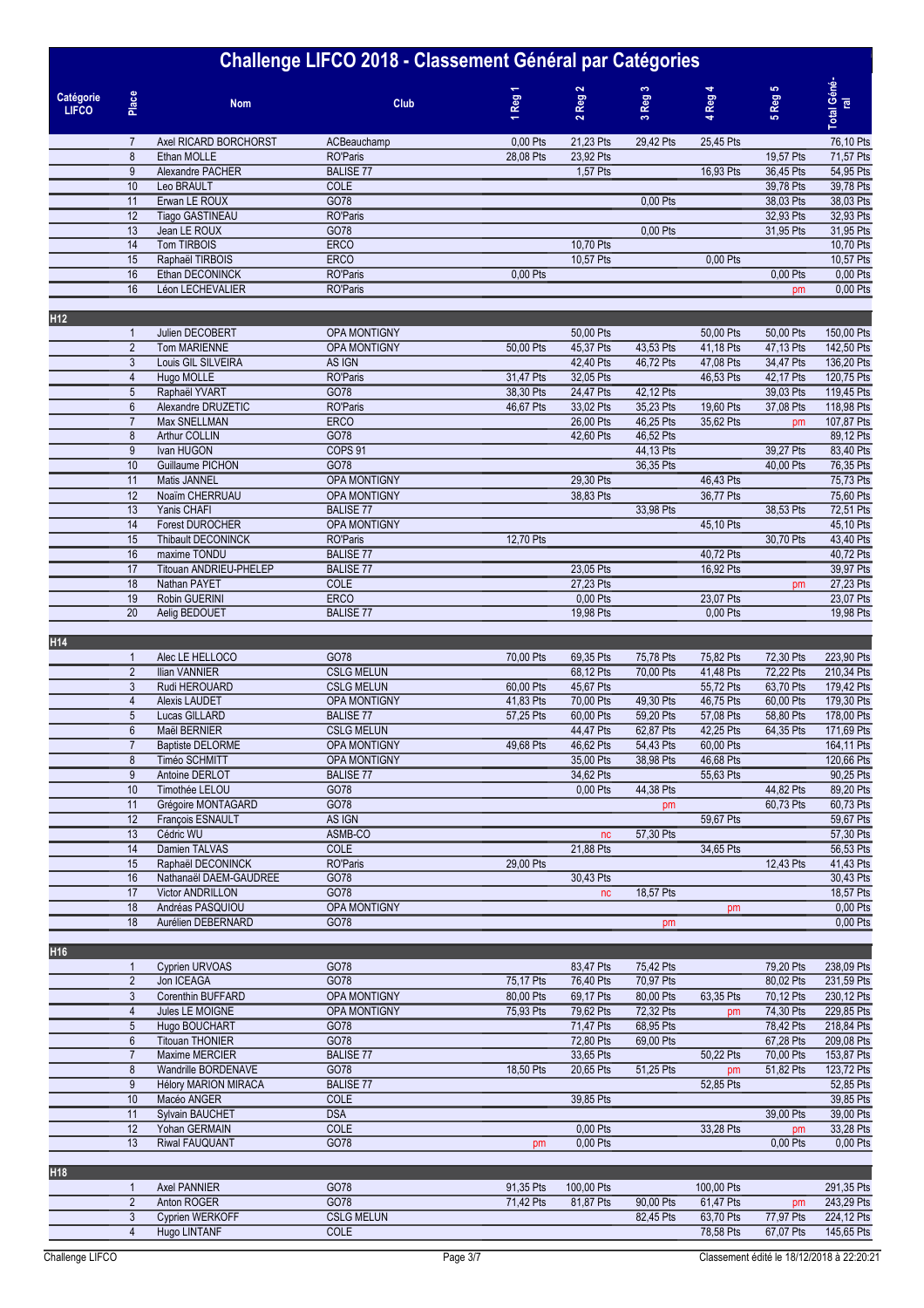| Catégorie<br><b>LIFCO</b> | Place | <b>Nom</b>                 | <b>Club</b>         | $\overline{\phantom{0}}$<br><b>Reg</b><br>$\overline{\phantom{0}}$ | $\mathbf{N}$<br><b>Reg</b><br>$\sim$ | $\infty$<br><b>Reg</b><br>$\infty$ | $\overline{\phantom{a}}$<br><b>Reg</b><br>$\rightarrow$ | 5<br><b>Reg</b><br>in. | Total Géné-<br>ral |
|---------------------------|-------|----------------------------|---------------------|--------------------------------------------------------------------|--------------------------------------|------------------------------------|---------------------------------------------------------|------------------------|--------------------|
|                           | 5     | Geoffroy BORDENAVE         | GO78                | 39,32 Pts                                                          | 53,82 Pts                            |                                    |                                                         | 47,12 Pts              | 140,26 Pts         |
|                           | 6     | Arthur CROIZE              | <b>ERCO</b>         |                                                                    | 5,97 Pts                             |                                    | 38,05 Pts                                               | 43,53 Pts              | 87,55 Pts          |
|                           |       | <b>Eric FEIGNIER</b>       | <b>COLE</b>         |                                                                    |                                      | 81,95 Pts                          |                                                         |                        | 81,95 Pts          |
|                           | 8     | <b>Clément AUDEFROY</b>    | <b>CSLG MELUN</b>   |                                                                    |                                      |                                    | 78,53 Pts                                               |                        | 78,53 Pts          |
|                           | 9     | Guives RICHARD             | <b>OPA MONTIGNY</b> |                                                                    | pm                                   |                                    | 67,77 Pts                                               |                        | 67,77 Pts          |
|                           | 10    | Mathieu DECOBERT           | <b>OPA MONTIGNY</b> |                                                                    | 58,65 Pts                            |                                    |                                                         |                        | 58,65 Pts          |
|                           | 11    | <b>Cheick Hamed KONATE</b> | <b>COLE</b>         |                                                                    |                                      | 29,68 Pts                          |                                                         | <b>pm</b>              | 29,68 Pts          |
|                           | 12    | Jason BEDRY                | <b>ERCO</b>         |                                                                    | pm                                   |                                    |                                                         |                        | 0,00 Pts           |
|                           |       |                            |                     |                                                                    |                                      |                                    |                                                         |                        |                    |

| H20-35 |                  |                         |                     |            |           |            |           |            |            |
|--------|------------------|-------------------------|---------------------|------------|-----------|------------|-----------|------------|------------|
|        | $\mathbf{1}$     | Nicolas GIRES           | Garde Rép.          | 100,00 Pts | 91,98 Pts | 83,65 Pts  | 96,38 Pts | 100,00 Pts | 296,38 Pts |
|        | $\overline{2}$   | <b>Juste RAIMBAULT</b>  | <b>CSLG MELUN</b>   |            |           | 100,00 Pts | 91,82 Pts | 96,92 Pts  | 288,74 Pts |
|        | 3                | <b>Benjamin MAURIES</b> | GO78                | 91,77 Pts  |           |            | 84,75 Pts | 91,30 Pts  | 267,82 Pts |
|        | $\overline{4}$   | Florian PINSARD         | AS SAMOIS           | 62,53 Pts  | 83,98 Pts | 77,47 Pts  | 69,55 Pts | 89,55 Pts  | 251,00 Pts |
|        |                  |                         |                     |            |           |            |           |            |            |
|        | 5                | Benjamin BOUILLIE       | Garde Rép.          |            | 86,13 Pts | 75,78 Pts  | 62,78 Pts | 84,03 Pts  | 245,94 Pts |
|        | $\boldsymbol{6}$ | Jan BAUDET              | Garde Rép.          |            | 51,65 Pts | 80,00 Pts  | 70,00 Pts | 76,42 Pts  | 226,42 Pts |
|        | $\overline{7}$   | Anthony FONTAINE        | Garde Rép.          | 80,00 Pts  | 69,00 Pts | 75,30 Pts  | 65,27 Pts |            | 224,30 Pts |
|        | $\bf 8$          | Yann HEALY              | COLE                |            | 74,17 Pts |            | 59,90 Pts | 82,58 Pts  | 216,65 Pts |
|        | 9                | Malo DOURDOU-VARRON     | AS IGN              |            | 59,22 Pts | 73,62 Pts  | 59,00 Pts | 82,30 Pts  | 215,14 Pts |
|        | 10               | Guillaume GASTINEAU     | RO'Paris            | pm         | nc        | 78,27 Pts  | 57,98 Pts | 76,58 Pts  | 212,83 Pts |
|        | 11               | Jean François GELY      | <b>COLE</b>         | 56,95 Pts  |           | 71,27 Pts  |           | 78,82 Pts  | 207,04 Pts |
|        | 12               | Pierre MARTINI          | Garde Rép.          | 60,02 Pts  | 70,00 Pts | 75,50 Pts  | 60,03 Pts | 56,10 Pts  | 205,53 Pts |
|        | 13               | <b>Vincent CHASTEL</b>  | <b>BALISE 77</b>    |            | 63,68 Pts |            | 59,18 Pts | 81,83 Pts  | 204,69 Pts |
|        | 14               | Julien MESTRALLET       | Garde Rép.          | 70,00 Pts  | 66.05 Pts | 64,20 Pts  | 65,30 Pts | 65,93 Pts  | 201,98 Pts |
|        | 15               |                         | USM/CO              | 70,98 Pts  | 0,00 Pts  | 67,68 Pts  |           | 55,22 Pts  | 201,71 Pts |
|        |                  | Dominique HALLAY        |                     |            |           |            | 63,05 Pts |            |            |
|        | 16               | Gaël RICARD             | ACBeauchamp         | 85,03 Pts  | 63,42 Pts | nc         | 50,68 Pts |            | 199,13 Pts |
|        | 17               | Antonio TOLEDO ZAMBRANA | RO'Paris            | 56,95 Pts  |           | 57,85 Pts  |           | 77,15 Pts  | 191,95 Pts |
|        | 18               | Aymeric ROGER           | GO78                |            | 88,58 Pts | pm         |           | 81,77 Pts  | 170,35 Pts |
|        | 19               | <b>Olivier GABRIEL</b>  | RO'Paris            | 35,67 Pts  |           | 68,23 Pts  |           | 65,10 Pts  | 169,00 Pts |
|        | $\overline{20}$  | <b>Arnault BESTEL</b>   | COLE                | pm         | 81,17 Pts | 84,53 Pts  |           | aband.     | 165,70 Pts |
|        | 21               | Romain PACHER           | <b>CSA CNSD</b>     |            | 82.62 Pts |            | 75,83 Pts |            | 158,45 Pts |
|        | 22               | Alexis DELAVEAU         | ASSAP 77            | 51,55 Pts  | 43,60 Pts | 39,33 Pts  | 42,67 Pts | 55,70 Pts  | 150,85 Pts |
|        | $\overline{23}$  | Denis MULLER            | RO'Paris            |            | 64,20 Pts | 81.80 Pts  |           |            | 146.00 Pts |
|        | 24               | Alban GIRAUD            | GO78                |            |           | 59,40 Pts  |           | 82,57 Pts  | 141,97 Pts |
|        | $\overline{25}$  | Vincent PEKER           | OPA MONTIGNY        | 74,03 Pts  |           |            | 65,28 Pts |            | 139,31 Pts |
|        |                  |                         |                     |            | pm        |            |           |            |            |
|        | 26               | Fabien OZOUF            | RO'Paris            |            |           | 82,13 Pts  | 56,62 Pts |            | 138,75 Pts |
|        | 27               | Guilhem AUBERT          | <b>BALISE 77</b>    | 81,20 Pts  | 49,92 Pts |            |           |            | 131,12 Pts |
|        | $\overline{28}$  | <b>Antoine HEURTEL</b>  | <b>RO'Paris</b>     |            | 49,13 Pts | 74,30 Pts  | pm        |            | 123.43 Pts |
|        | $\overline{29}$  | Cédric FAUCHEUX         | GO78                | 54,82 Pts  |           | 64,13 Pts  |           |            | 118,95 Pts |
|        | 30               | Nicolas GIBRAT          | RO'Paris            |            |           |            | 37,43 Pts | 73,58 Pts  | 111,01 Pts |
|        | 31               | Sylvain BLASZYKOWSKI    | AS IGN              | 34,22 Pts  |           | 57,80 Pts  |           |            | 92,02 Pts  |
|        | 32               | Matthieu RODIER         | ACBeauchamp         | 47,70 Pts  | pm        | 38,27 Pts  |           |            | 85,97 Pts  |
|        | 33               | Paul DEDE               | GO78                |            |           |            |           | 85,07 Pts  | 85,07 Pts  |
|        | 34               | Nathanaël CHOPIN        | RO'Paris            | 0,00 Pts   |           | 40,12 Pts  |           | 40,58 Pts  | 80,70 Pts  |
|        | 35               | Michael BIARD           | <b>BALISE 77</b>    |            | 78,25 Pts |            |           |            | 78,25 Pts  |
|        | 36               | Etienne MOREY           | <b>TOM MEAUX</b>    |            | 76,10 Pts |            |           |            | 76,10 Pts  |
|        |                  |                         |                     |            |           |            |           |            |            |
|        | $\overline{37}$  | Antoine STEPHANY        | GO78                |            |           |            |           | 74,57 Pts  | 74,57 Pts  |
|        | 38               | Miguel TIRBOIS          | ERCO                |            | 74,00 Pts |            |           |            | 74,00 Pts  |
|        | 39               | Eric LE ROUX            | GO78                |            |           | 72,52 Pts  |           | pm         | 72,52 Pts  |
|        | 40               | Christophe DANTIN       | <b>TOM MEAUX</b>    |            |           | 69,62 Pts  |           |            | 69,62 Pts  |
|        | 41               | Laurent GILLERON        | GO78                | 26,28 Pts  | 42,90 Pts |            |           |            | 69,18 Pts  |
|        | 42               | Julien GARDEUR          | <b>BALISE 77</b>    |            | 31,12 Pts |            | 33,75 Pts |            | 64,87 Pts  |
|        | 43               | Thomas ERBLAND          | COLE                |            |           |            | 62,08 Pts |            | 62,08 Pts  |
|        | 44               | Loann PEUREY            | COLE                | 61,95 Pts  |           |            |           |            | 61,95 Pts  |
|        | 45               | <b>Benoit RAUTURIER</b> | GO78                | 61,37 Pts  | pm        |            |           |            | 61,37 Pts  |
|        | 46               | Geoffroy GUILLON        | RO'Paris            |            | 0,00 Pts  |            |           | 57,18 Pts  | 57,18 Pts  |
|        | 47               | thomas COIRON           | <b>ANSA</b>         |            |           |            | 54,55 Pts |            | 54,55 Pts  |
|        |                  |                         |                     |            |           |            |           |            |            |
|        | 48               | Hugo JAEGLER            | COPS 91             |            |           |            | 53,58 Pts |            | 53,58 Pts  |
|        | 49               | Thierry GRANIER         | AS IGN              |            |           | 50,83 Pts  |           |            | 50,83 Pts  |
|        | 50               | Frederic LOTT           | <b>OPA MONTIGNY</b> |            | 49,60 Pts |            |           |            | 49,60 Pts  |
|        | 51               | Julien GAFFURI          | AS IGN              |            | 48,38 Pts |            |           |            | 48,38 Pts  |
|        | 52               | Alexandre BEAUCHET      | <b>DSA</b>          |            |           |            |           | 48,22 Pts  | 48,22 Pts  |
|        | 53               | Nicolas DAMIE           | RO'Paris            | 45,43 Pts  |           |            |           |            | 45,43 Pts  |
|        | 54               | Jérôme MOULIN           | AS IGN              |            |           | 44,58 Pts  | pm        |            | 44,58 Pts  |
|        | 55               | Sébastien VOURC'H       | GO78                |            | 37,87 Pts |            |           |            | 37,87 Pts  |
|        | 56               | Pierre-Jean TISSERAND   | <b>RO'Paris</b>     | 37,55 Pts  |           |            |           |            | 37,55 Pts  |
|        |                  |                         |                     |            |           |            |           |            |            |
|        | 57               | Mathieu MARTINEZ        | RO'Paris            |            |           |            |           | 32,83 Pts  | 32,83 Pts  |
|        | 58               | Gaylord HEUTTE          | <b>DSA</b>          |            |           | 31,13 Pts  | 0,00 Pts  |            | 31,13 Pts  |
|        | 59               | Quentin DROUIN          | ACBeauchamp         |            |           | 30,73 Pts  |           |            | 30,73 Pts  |
|        | 60               | <b>Benoit PHILIPPE</b>  | RO'Paris            | 29,92 Pts  |           |            |           |            | 29,92 Pts  |
|        | 61               | Jonathan BOYER          | ACBeauchamp         | 29,37 Pts  |           |            |           |            | 29,37 Pts  |
|        | 62               | <b>Willy MARCHAL</b>    | <b>COLE</b>         |            |           | 29,28 Pts  |           |            | 29,28 Pts  |
|        | 63               | Ales LIBAL              | GO78                |            | 1,30 Pts  | 5,45 Pts   |           |            | 6,75 Pts   |
|        | 64               | Mathis LEGRAND          | OPA MONTIGNY        |            |           |            | pm        |            | 0,00 Pts   |
|        | 64               | Pierre ERBLAND          | COLE                |            |           |            |           |            | 0,00 Pts   |
|        |                  |                         |                     |            |           |            | pm        |            |            |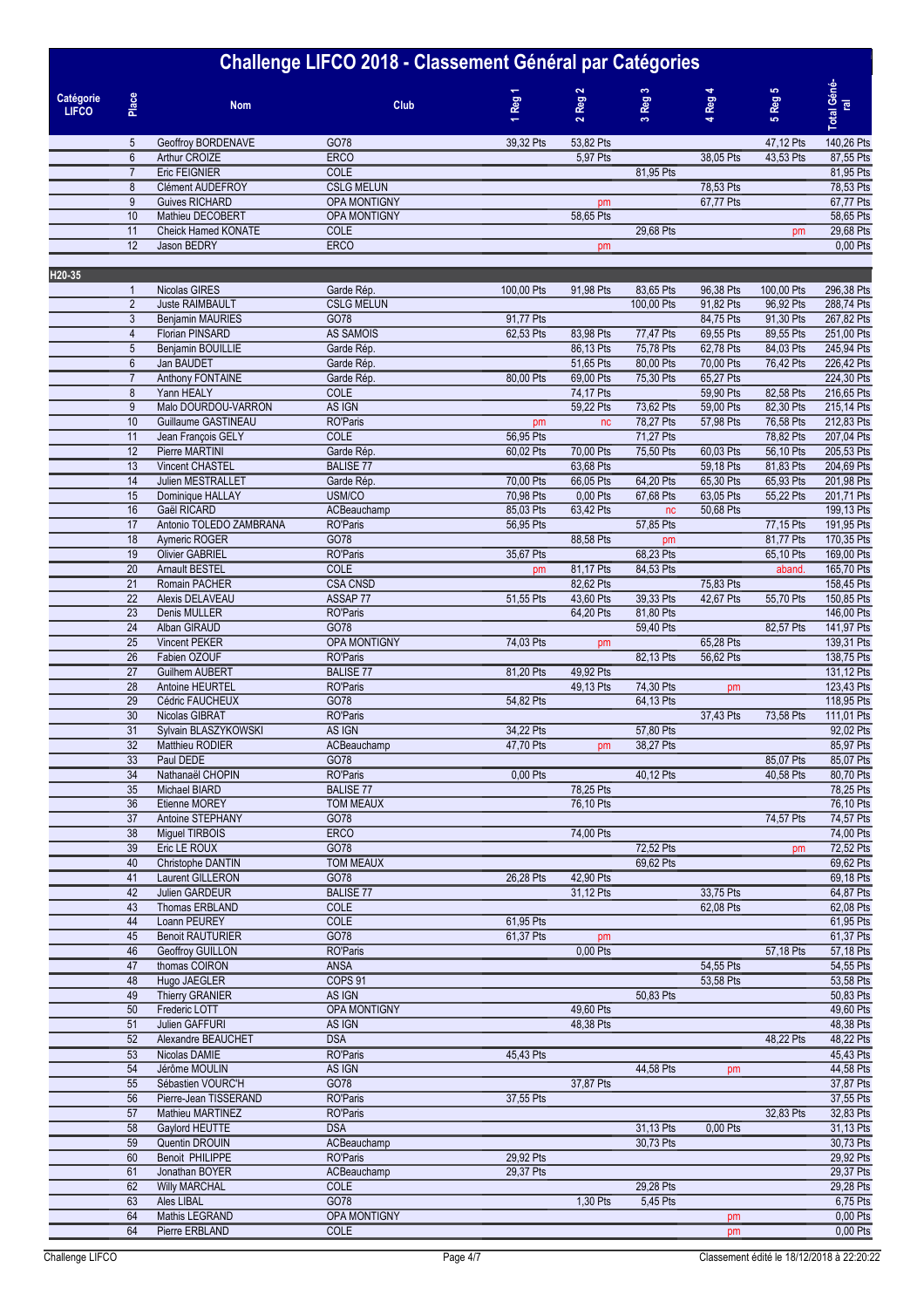| Challenge LIFCO 2018 - Classement Général par Catégories |                     |                                            |                                  |                        |                        |                        |                        |                        |                          |
|----------------------------------------------------------|---------------------|--------------------------------------------|----------------------------------|------------------------|------------------------|------------------------|------------------------|------------------------|--------------------------|
| Catégorie<br><b>LIFCO</b>                                | Place               | <b>Nom</b>                                 | Club                             | 1 Reg 1                | $2$ Reg $2$            | 3 Reg 3                | Reg 4<br>÷             | 5 Reg 5                | Total Géné-<br>ral       |
|                                                          | 64                  | Nicolas BEYLS                              | RO'Paris                         | pm                     |                        |                        |                        |                        | 0,00 Pts                 |
|                                                          | 64                  | Yoann GEORGES                              | RO'Paris                         |                        |                        |                        |                        | pm                     | 0,00 Pts                 |
| H40-45                                                   |                     |                                            |                                  |                        |                        |                        |                        |                        |                          |
|                                                          | $\mathbf{1}$        | Fabrice VANNIER                            | <b>CSLG MELUN</b>                |                        | 88,57 Pts              | 97,37 Pts              | 92,48 Pts              | 96,10 Pts              | 285,95 Pts               |
|                                                          | $\overline{2}$      | <b>Thierry BESTEL</b>                      | COLE                             | 90,00 Pts              | 82,20 Pts              | 87,32 Pts              |                        | 90,00 Pts              | 267,32 Pts               |
|                                                          | 3                   | Pascal PANNIER                             | GO78                             | 83,12 Pts              | 90,00 Pts              |                        | 90,00 Pts              |                        | 263,12 Pts               |
|                                                          | $\overline{4}$<br>5 | Stéphane TOUSSAINT<br>Joël ICEAGA          | <b>CSLG MELUN</b><br>GO78        | 83,53 Pts              | 85,17 Pts              | 87,50 Pts<br>80,42 Pts | 80,00 Pts              | 75,90 Pts              | 252,67 Pts<br>239,85 Pts |
|                                                          | 6                   | Claude BORDENAVE                           | GO78                             |                        | 68,07 Pts              | 86,08 Pts              | 76,18 Pts              | 76,22 Pts              | 238,48 Pts               |
|                                                          | $\overline{7}$      | Herve QUINQUENEL                           | AS IGN                           | 57,37 Pts              | 68,40 Pts              | 71,03 Pts              | 61,48 Pts              | 80,50 Pts              | 219,93 Pts               |
|                                                          | 8                   | Mickaël MOLLE                              | RO'Paris                         | 77,87 Pts              | 73,23 Pts              |                        | 65,82 Pts              |                        | 216,92 Pts               |
|                                                          | 9<br>10             | Frédéric MONTAGARD<br>P-Yves BAUCHET       | GO78<br><b>DSA</b>               | 71,87 Pts<br>64,68 Pts | 52,95 Pts<br>65,22 Pts | 72,25 Pts<br>62,30 Pts |                        | 69,02 Pts<br>73,35 Pts | 213,14 Pts<br>203,25 Pts |
|                                                          | 11                  | Antoine JOLLY                              | GO78                             | 64,87 Pts              | 55,38 Pts              | 77,82 Pts              | 56,55 Pts              |                        | 199,24 Pts               |
|                                                          | 12                  | Adriaan DAEM                               | GO78                             | 71,25 Pts              | 52,92 Pts              |                        | 72,00 Pts              |                        | 196,17 Pts               |
|                                                          | 13                  | Gérard BOS                                 | GO78                             |                        | 61,50 Pts              | 54,45 Pts              | 71,22 Pts              | 61,78 Pts              | 194,50 Pts               |
|                                                          | 14<br>15            | Mathieu POTTIER<br>Cédric FAURE            | GO78<br>RO'Paris                 | 56,02 Pts              | 59,30 Pts<br>59,30 Pts | 71,40 Pts<br>59,18 Pts | 61,27 Pts<br>59,42 Pts | 60,72 Pts              | 193,39 Pts<br>177,90 Pts |
|                                                          | 16                  | Stephane DRUZETIC                          | RO'Paris                         | 52,90 Pts              | 28,05 Pts              | 62,45 Pts              | 48,07 Pts              | 55,30 Pts              | 170,65 Pts               |
|                                                          | 17                  | Emmanuel ROINE                             | OPA MONTIGNY                     |                        | 87,65 Pts              |                        | nc                     | 81,62 Pts              | 169,27 Pts               |
|                                                          | $\overline{18}$     | Djamel REZ                                 | <b>RO'Paris</b>                  | 48,10 Pts              | 50,75 Pts              | 56,80 Pts              | 60,77 Pts              | 45,48 Pts              | 168,32 Pts               |
|                                                          | 19<br>20            | Jérémie GAUTIER<br>Yann-Pierrick LEMAIRE   | <b>DSA</b><br>GO78               | 74,12 Pts              | 80,13 Pts              | 85,85 Pts<br>88,02 Pts |                        | pm                     | 165,98 Pts<br>162,14 Pts |
|                                                          | $\overline{21}$     | Yann LE HELLOCO                            | GO78                             | 55,37 Pts              | pm                     |                        | 56,08 Pts              | 42,68 Pts              | 154,13 Pts               |
|                                                          | 22                  | Olivier BEDELET                            | GO78                             | 48,72 Pts              | 20,15 Pts              |                        | 45,58 Pts              | 57,98 Pts              | 152,28 Pts               |
|                                                          | 23                  | Carlos GIL SILVEIRA                        | AS IGN                           |                        | 13,05 Pts              | 50,87 Pts              | 47,25 Pts              | 51,52 Pts              | 149,64 Pts               |
|                                                          | 24                  | Guillaume ORSAL                            | <b>DSA</b>                       |                        |                        | 65,08 Pts              |                        | 78,07 Pts              | 143,15 Pts               |
|                                                          | 25<br>26            | Jérôme YVART<br>Sylvain MAINGUY            | GO78<br><b>DSA</b>               | 0,00 Pts               | 0,00 Pts<br>45,25 Pts  | 70,00 Pts<br>43,97 Pts |                        | 70,00 Pts<br>45,60 Pts | 140,00 Pts<br>134,82 Pts |
|                                                          | $\overline{27}$     | Tristan HERTZOG                            | ASMB-CO                          |                        | nc                     | 64,08 Pts              |                        | 69,68 Pts              | 133,76 Pts               |
|                                                          | 28                  | Anthony URVOAS                             | GO78                             |                        | 67,50 Pts              |                        |                        | 63,17 Pts              | 130,67 Pts               |
|                                                          | 29                  | Emmanuel ERBLAND                           | COLE                             |                        | 67,23 Pts              | 60,35 Pts              | nc                     |                        | 127,58 Pts               |
|                                                          | 30<br>31            | Eric TOUZEAU<br>Stephane MANCEL            | <b>DSA</b><br><b>DSA</b>         | 50,00 Pts              | 45,18 Pts              | 18,43 Pts              |                        | 68,83 Pts<br>54,62 Pts | 118,83 Pts<br>118,23 Pts |
|                                                          | 32                  | François LINTANF                           | <b>COLE</b>                      |                        |                        | 53,80 Pts              | 59,90 Pts              |                        | 113,70 Pts               |
|                                                          | 33                  | Sébastien BERTRAND                         | ACBeauchamp                      |                        |                        | 51,62 Pts              | 54,52 Pts              |                        | 106,14 Pts               |
|                                                          | $\overline{34}$     | Nicolas CONSTANT                           | COPS 91                          | 49,37 Pts              |                        | 55,88 Pts              |                        |                        | 105,25 Pts               |
|                                                          | 35                  | <b>Cyril TALVAS</b>                        | COLE<br>GO78                     |                        | 16,57 Pts              | 28,97 Pts              | 53,82 Pts              |                        | 99,36 Pts                |
|                                                          | 36<br>37            | Gregory PELLETIER<br>Joao Pedro DASILVA    | RO'Paris                         |                        |                        | 51,37 Pts              | 34,05 Pts<br>40,50 Pts | 60,93 Pts              | 94,98 Pts<br>91,87 Pts   |
|                                                          | 38                  | Cedric ESNAULT                             | AS IGN                           |                        |                        |                        | 80,00 Pts              |                        | 80,00 Pts                |
|                                                          | 39                  | Vincent PACHER                             | <b>BALISE 77</b>                 |                        | 0,00 Pts               |                        | 33,10 Pts              | 45,10 Pts              | 78,20 Pts                |
|                                                          | 40                  | Damien DERLOT                              | <b>BALISE 77</b>                 |                        | 51,85 Pts              |                        | 26,28 Pts              |                        | 78,13 Pts                |
|                                                          | 41<br>42            | Lionel BRAULT<br>Etienne NEDELEC           | COLE<br>TOM MEAUX                |                        |                        |                        |                        | 75,48 Pts<br>61,83 Pts | 75,48 Pts<br>61,83 Pts   |
|                                                          | 43                  | Jean-Marie FAUQUANT                        | GO78                             |                        |                        |                        |                        | 60,13 Pts              | 60,13 Pts                |
|                                                          | 44                  | <b>Olivier ITHURBURU</b>                   | GO78                             |                        |                        | 8,12 Pts               |                        | 51,55 Pts              | 59,67 Pts                |
|                                                          | 45                  | Frédéric PORTRON                           | USM/CO                           | 57,67 Pts              |                        |                        |                        |                        | 57,67 Pts                |
|                                                          | 46<br>47            | Laurent COIFFIER<br><b>Olivier MOREL</b>   | <b>BALISE 77</b><br>OPA MONTIGNY |                        | 20,23 Pts<br>52,00 Pts |                        |                        | 31,78 Pts              | 52,01 Pts<br>52,00 Pts   |
|                                                          | 48                  | Yann LAHELLEC                              | <b>FUN EVENTS</b>                |                        |                        | 46,55 Pts              |                        |                        | 46,55 Pts                |
|                                                          | 49                  | Philippe-Olivier POUPEAU                   | AS IGN                           |                        |                        | 46,20 Pts              |                        | pm                     | 46,20 Pts                |
|                                                          | 50                  | <b>Sylvain FUCHS</b>                       | RO'Paris                         |                        |                        |                        | 8,38 Pts               | 32,03 Pts              | 40,41 Pts                |
|                                                          | 51                  | Nicolas ROUSSEAUX                          | <b>RO'Paris</b>                  | 39,07 Pts              |                        |                        |                        |                        | 39,07 Pts                |
|                                                          | 52<br>53            | Pascal JULIEN<br><b>Blaise LECHEVALIER</b> | <b>DSA</b><br>RO'Paris           |                        |                        |                        |                        | 36,63 Pts<br>35,83 Pts | 36,63 Pts<br>35,83 Pts   |
|                                                          | 54                  | <b>Christian GIRAUD</b>                    | ASMB-CO                          |                        | 10,33 Pts              | 20,08 Pts              | 0,00 Pts               |                        | 30,41 Pts                |
|                                                          | 55                  | Jean-Baptiste PIVERT                       | GO78                             | 18,10 Pts              |                        |                        | 11,37 Pts              |                        | 29,47 Pts                |
|                                                          | 56                  | David LECLAND                              | ACBeauchamp                      |                        | 29,10 Pts              |                        |                        |                        | 29,10 Pts                |
|                                                          | 57<br>58            | Philippe PASTOR<br>Etienne GONNEVILLE      | <b>RAID LIFE</b><br><b>DSA</b>   |                        |                        | 15,82 Pts<br>14,35 Pts |                        |                        | 15,82 Pts<br>14,35 Pts   |
|                                                          | 59                  | Franck ANGELLA                             | <b>DSA</b>                       |                        |                        |                        | 8,33 Pts               |                        | 8,33 Pts                 |
|                                                          | 60                  | Jimmy POTEAU                               | GO78                             |                        |                        | 0,00 Pts               |                        | 7,90 Pts               | 7,90 Pts                 |
|                                                          | 61                  | Lionel COUDE                               | GO78                             |                        |                        | pm                     |                        |                        | 0,00 Pts                 |
|                                                          | 61                  | Fabien GUERIN                              | <b>BALISE 77</b>                 |                        |                        |                        | pm                     |                        | 0,00 Pts                 |
|                                                          | 61<br>61            | <b>Gerard PAULIN</b><br>Thierry WU         | <b>DSA</b><br>ASMB-CO            |                        | nc                     |                        |                        | 0,00 Pts               | 0,00 Pts<br>0,00 Pts     |
|                                                          |                     |                                            |                                  |                        |                        |                        |                        |                        |                          |
| <b>H50.55</b>                                            |                     |                                            |                                  |                        |                        |                        |                        |                        |                          |

| H50-55 |                      |                   |           |           |           |           |           |            |
|--------|----------------------|-------------------|-----------|-----------|-----------|-----------|-----------|------------|
|        | <b>Eric VANNIER</b>  | <b>CSLG MELUN</b> |           | 84.53 Pts | 85.12 Pts | 86.33 Pts | 80.00 Pts | 255.98 Pts |
|        | Bruno LEJEUNE        | <b>COLE</b>       |           | 82.27 Pts | 80.13 Pts | 75.02 Pts |           | 237.42 Pts |
|        | Didier GROSHENS      | Garde Rép.        | 73.83 Pts | 75.37 Pts |           |           | 78.30 Pts | 227.50 Pts |
|        | Christophe RAUTURIER | GO78              | 72.65 Pts | 68,27 Pts |           |           | 76.18 Pts | 217.10 Pts |
|        | Thierry HEROUARD     | <b>CSLG MELUN</b> | 71.07 Pts | 69.53 Pts |           | 56.10 Pts | 72.90 Pts | 213,50 Pts |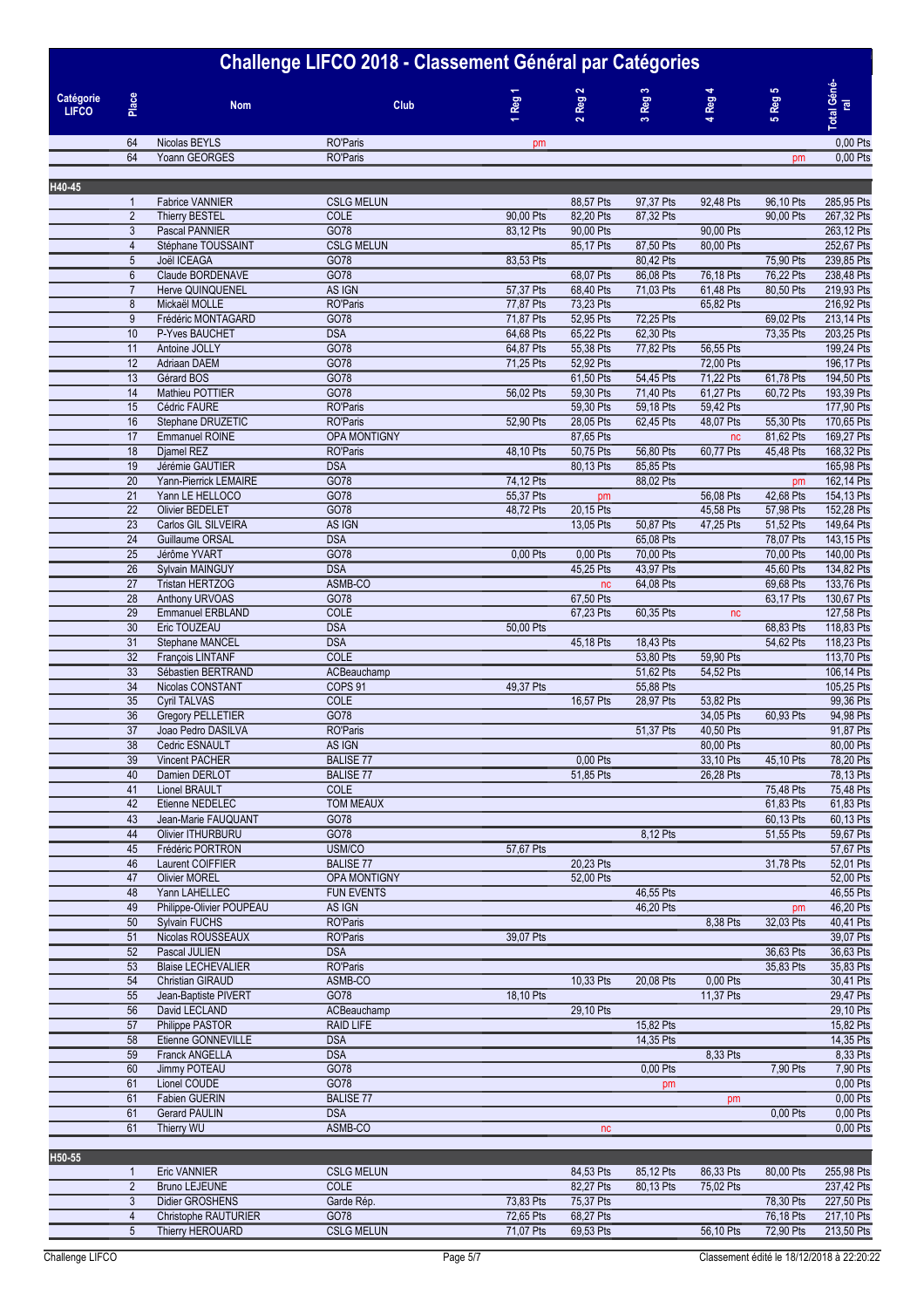|                           |                                    | שי                                         |                             |                        |                        | ີ                      |                 |                        |                          |
|---------------------------|------------------------------------|--------------------------------------------|-----------------------------|------------------------|------------------------|------------------------|-----------------|------------------------|--------------------------|
| Catégorie<br><b>LIFCO</b> | Place                              | <b>Nom</b>                                 | <b>Club</b>                 | Reg <sub>1</sub>       | $2$ Reg $2$            | 3 Reg 3                | 4 Reg 4         | 5 Reg 5                | Total Géné-<br>ral       |
|                           | 6                                  | J-Luc ESTIVAL                              | USM/CO                      | 59,00 Pts              |                        | 72,38 Pts              | 63,38 Pts       | 70,78 Pts              | 206,54 Pts               |
|                           | $\overline{7}$                     | J-Yves HURTAUD                             | <b>CSLG MELUN</b>           |                        | 57,07 Pts              |                        | 75,38 Pts       | 66,45 Pts              | 198,90 Pts               |
|                           | 8                                  | Patrice DELAVEAU                           | ASSAP 77                    | 68,23 Pts              | 53,85 Pts              | 64,42 Pts              | 63,82 Pts       | 51,17 Pts              | 196,47 Pts               |
|                           | $\overline{9}$<br>10               | Pascal NAEL<br>Jose RORA                   | AS IGN<br><b>ERCO</b>       | 68,73 Pts              | 63,08 Pts<br>63,85 Pts | 63,77 Pts              | 55,85 Pts       | 51,32 Pts<br>69,30 Pts | 195,58 Pts<br>189,00 Pts |
|                           | 11                                 | <b>Edouard SALATHE</b>                     | <b>RO'Paris</b>             |                        | 34,98 Pts              | 60,55 Pts              | 51,92 Pts       | 74,02 Pts              | 186,49 Pts               |
|                           | 12                                 | Vincent RIGO                               | <b>DSA</b>                  |                        |                        | 53.90 Pts              | 64,08 Pts       | 66,58 Pts              | 184,56 Pts               |
|                           | 13                                 | Samuel LOISEL                              | COLE                        |                        | 65,55 Pts              | 49,40 Pts              | 69,23 Pts       | pm                     | 184,18 Pts               |
|                           | 14                                 | Jean Marc TOMASSI                          | <b>ERCO</b>                 | 58,50 Pts              | 64,95 Pts              | 59,93 Pts              |                 | 54,98 Pts              | 183,38 Pts               |
|                           | 15                                 | Francois SENTAGNE                          | <b>CSA CNSD</b>             | 70,45 Pts              | 54,08 Pts              |                        |                 | 55,05 Pts              | 179,58 Pts               |
|                           | 16<br>17                           | Alain ROULLEAUX<br><b>Tony HENRY</b>       | COLE<br>GO78                | nc<br>35,23 Pts        | 61,15 Pts<br>47,50 Pts | 66,00 Pts<br>73,23 Pts | 50,97 Pts       | 55,32 Pts              | 178,12 Pts<br>176,05 Pts |
|                           | 18                                 | Marc GRANCOIN                              | GO78                        |                        | 63,22 Pts              | 53,18 Pts              |                 | 59,28 Pts              | 175,68 Pts               |
|                           | 19                                 | <b>Bertrand PELLIN</b>                     | ACBeauchamp                 |                        | 56,08 Pts              | 67,45 Pts              | 38,73 Pts       | 50,65 Pts              | 174,18 Pts               |
|                           | $\overline{20}$                    | Philippe DUBOIS                            | USM/CO                      | 34,13 Pts              |                        | 63,97 Pts              | 67,58 Pts       |                        | 165,68 Pts               |
|                           | $\overline{21}$                    | Alain PORTRON                              | USM/CO                      | 60,17 Pts              |                        | 45,35 Pts              |                 | 59,05 Pts              | 164,57 Pts               |
|                           | 22                                 | François CARUEL                            | GO78                        | 56,08 Pts              | 56,15 Pts              |                        |                 | 43,97 Pts              | 156,20 Pts               |
|                           | 23                                 | Gilles DEROSIN                             | <b>OPA MONTIGNY</b>         |                        | 77,15 Pts              |                        |                 | 76,72 Pts              | 153,87 Pts               |
|                           | $\overline{24}$<br>$\overline{25}$ | Laurent GASNOT<br><b>Gilbert LECONTE</b>   | GO78<br><b>BALISE 77</b>    | 76,63 Pts              | 67,58 Pts<br>37,40 Pts | 61,85 Pts              |                 | 40,63 Pts              | 144,21 Pts<br>139,88 Pts |
|                           | $\overline{26}$                    | Robin LACASSIN                             | <b>OPA MONTIGNY</b>         |                        | 68,87 Pts              |                        | 69,22 Pts       |                        | 138,09 Pts               |
|                           | $\overline{27}$                    | Ludovic VION                               | GO78                        |                        | 32,08 Pts              | 52,12 Pts              | 49,30 Pts       |                        | 133,50 Pts               |
|                           | $\overline{28}$                    | Christophe DEVILLERS                       | Raid-Up                     | 52,50 Pts              | 80,00 Pts              |                        |                 |                        | 132,50 Pts               |
|                           | $\overline{29}$                    | J-Marc CHARIAU                             | <b>AS SAMOIS</b>            |                        | 39,85 Pts              | 42,07 Pts              | 41,15 Pts       | 44,52 Pts              | 127,74 Pts               |
|                           | 30                                 | <b>Eric PIGACHE</b>                        | OPA MONTIGNY                |                        | 59,85 Pts              |                        | 59,63 Pts       |                        | 119,48 Pts               |
|                           | 31                                 | Hugues GILLARD                             | <b>BALISE 77</b>            |                        | 54,82 Pts              | nc                     | 60,42 Pts       |                        | 115,24 Pts               |
|                           | $\overline{32}$<br>33              | Jocelyn GIBART<br>Jean-Luc GLASSET         | GO78<br>GO78                | 55,98 Pts<br>36,50 Pts | 38,18 Pts              | 53,03 Pts              | 32,45 Pts       | nc                     | 109,01 Pts<br>107,13 Pts |
|                           | $\overline{34}$                    | Frederic FISCHER                           | COPS <sub>91</sub>          |                        | 16,87 Pts              | 36,45 Pts              | 52,18 Pts       |                        | 105,50 Pts               |
|                           | 35                                 | Patrick MIGNEAUX                           | <b>INDIVIDUEL</b>           | 58,33 Pts              |                        |                        |                 | 42,40 Pts              | 100,73 Pts               |
|                           | $\overline{36}$                    | Patrick FLOQUET                            | USM/CO                      |                        |                        | 54,43 Pts              | 38,27 Pts       |                        | 92,70 Pts                |
|                           | $\overline{37}$                    | Marc WHITING                               | <b>RO'Paris</b>             |                        | pm                     | 26,47 Pts              |                 | 62,27 Pts              | 88,74 Pts                |
|                           | 38                                 | Alain CROIZE                               | <b>ERCO</b>                 |                        | 23,93 Pts              |                        | 36,42 Pts       | 27,37 Pts              | 87,72 Pts                |
|                           | 39                                 | damien MARION                              | <b>BALISE 77</b>            |                        | 54,23 Pts              |                        | 27,38 Pts       |                        | 81,61 Pts                |
|                           | 40<br>41                           | Christian DUTERAGE<br><b>Bruno THONIER</b> | GO78<br>GO78                |                        | 32,45 Pts              |                        | 15,37 Pts       | 32,02 Pts<br>75,10 Pts | 79,84 Pts<br>75,10 Pts   |
|                           | 42                                 | Fabien GRUSELLE                            | AS IGN                      |                        | 71,83 Pts              |                        |                 |                        | 71,83 Pts                |
|                           | 43                                 | Marc BLANQUART                             | GO78                        | 6,57 Pts               |                        |                        |                 | 64,68 Pts              | 71,25 Pts                |
|                           | 44                                 | Anthony COX                                | <b>COLE</b>                 |                        |                        | 70.13 Pts              |                 |                        | 70,13 Pts                |
|                           | 45                                 | Laurent LAINE                              | <b>CSA CNSD</b>             | 68,95 Pts              |                        |                        |                 |                        | 68,95 Pts                |
|                           | 46                                 | Lionel FINAUD-GUYOT                        | <b>BALISE 77</b>            |                        | pm                     |                        | 30,88 Pts       | 35,70 Pts              | 66,58 Pts                |
|                           | 47                                 | <b>Gilles DE LAMINNE</b>                   | <b>BALISE 77</b>            |                        |                        |                        | 50,90 Pts       |                        | 50,90 Pts<br>50.40 Pts   |
|                           | 48<br>49                           | Bernard JOUVE<br><b>Patrick MARTY</b>      | GO78<br>GO78                |                        | 50,40 Pts<br>29,77 Pts | non chrono.            | 19,92 Pts       |                        | 49,69 Pts                |
|                           | 50                                 | <b>Hugues PEUREY</b>                       | <b>COLE</b>                 |                        | 14,55 Pts              |                        | 32,12 Pts       |                        | 46,67 Pts                |
|                           | 51                                 | Frédéric PARIENTE                          | RO'Paris                    |                        | 43,40 Pts              | pm                     |                 | 0,00 Pts               | 43,40 Pts                |
|                           | 52                                 | Thierry VERMEERSCH                         | GO78                        |                        | 43,02 Pts              |                        |                 | pm                     | 43,02 Pts                |
|                           | 53                                 | <b>Bertrand PINCE</b>                      | <b>DSA</b>                  |                        |                        | 42,03 Pts              |                 |                        | 42,03 Pts                |
|                           | 54                                 | <b>Thierry NAVILLE</b>                     | Raid-Up                     | 41,43 Pts              |                        |                        |                 |                        | 41,43 Pts                |
|                           | 55                                 | Maurice GIESI                              | USM/CO                      |                        |                        |                        |                 | 39,55 Pts              | 39,55 Pts<br>36,87 Pts   |
|                           | 56<br>57                           | Gilles GARIN<br><b>Yves PEKER</b>          | COLE<br><b>OPA MONTIGNY</b> |                        | 35,90 Pts              |                        | 36,87 Pts<br>nc |                        | 35,90 Pts                |
|                           | 58                                 | Hervé LASSERRE                             | Rambouillet O.              |                        |                        |                        |                 | 35,60 Pts              | 35,60 Pts                |
|                           | 59                                 | Mark DONOVAN                               | ACBeauchamp                 |                        |                        |                        | 31,75 Pts       |                        | 31,75 Pts                |
|                           | 60                                 | Daniel COFFE                               | ACBeauchamp                 |                        |                        | 31,00 Pts              |                 |                        | 31,00 Pts                |
|                           | 61                                 | Sylvain BEDRY                              | <b>ERCO</b>                 |                        | 30,03 Pts              |                        |                 |                        | 30,03 Pts                |
|                           | 62                                 | Marc SERGENT                               | <b>OPA MONTIGNY</b>         | 26,58 Pts              |                        |                        |                 |                        | 26,58 Pts                |
|                           | 63<br>64                           | pierre LE MEUR<br>J-Gilles DELAGE          | <b>FUN EVENTS</b><br>USM/CO |                        |                        | 21,97 Pts              | 18,20 Pts       |                        | 21,97 Pts<br>18,20 Pts   |
|                           | 65                                 | Thierry CHARDOT                            | GO78                        | 7,95 Pts               |                        | 0,00 Pts               |                 | pm                     | 7,95 Pts                 |
|                           | 66                                 | Laurent CARRIE                             | USM/CO                      |                        |                        |                        | 6,62 Pts        |                        | 6,62 Pts                 |
|                           | 67                                 | Félix RODRIGUEZ VAZQUEZ                    | AS IGN                      | 0,00 Pts               |                        | 2,82 Pts               |                 |                        | 2,82 Pts                 |
|                           | 68                                 | Gilles BOCQUILLON                          | AS IGN                      |                        |                        |                        | 0,00 Pts        |                        | 0,00 Pts                 |
|                           | 68                                 | Pascal RAOULT                              | GO78                        |                        |                        |                        |                 | nc                     | 0,00 Pts                 |

| H60-65 |                         |                     |           |           |           |           |           |            |
|--------|-------------------------|---------------------|-----------|-----------|-----------|-----------|-----------|------------|
|        | Dominique SERGEANT      | AS IGN              | 59,78 Pts | 52,65 Pts | 54,97 Pts |           | 80.00 Pts | 194,75 Pts |
|        | Rene GODEFROY           | <b>OPA MONTIGNY</b> | 66,12 Pts | 68,72 Pts |           |           | 51.57 Pts | 186,41 Pts |
|        | <b>Thierry FARGANEL</b> | <b>COLE</b>         |           |           | 51,85 Pts | 72,33 Pts | 58.97 Pts | 183,15 Pts |
|        | Patrick HAMON           | <b>BALISE 77</b>    |           | 57,23 Pts | 40,65 Pts | 56,12 Pts | 53,68 Pts | 167,03 Pts |
|        | Claude COUTURIER        | ACBeauchamp         |           | 6,83 Pts  | 39,48 Pts | 66,65 Pts | 45.15 Pts | 151,28 Pts |
|        | Marc AMMERICH           | COPS <sub>91</sub>  | 49,83 Pts | 49,22 Pts | 37,93 Pts |           |           | 136,98 Pts |
|        | Philippe LELOUP         | ASMB-CO             | pm        | 31,25 Pts | pm        | 42,85 Pts | 50.23 Pts | 124,33 Pts |
|        | <b>Philippe BARDES</b>  | <b>CSA CNSD</b>     | 69,30 Pts | 43,15 Pts |           | nc        |           | 112,45 Pts |
|        | <b>Patrick PREVOST</b>  | <b>OPA MONTIGNY</b> |           | 54.77 Pts |           |           | 51.77 Pts | 106.54 Pts |